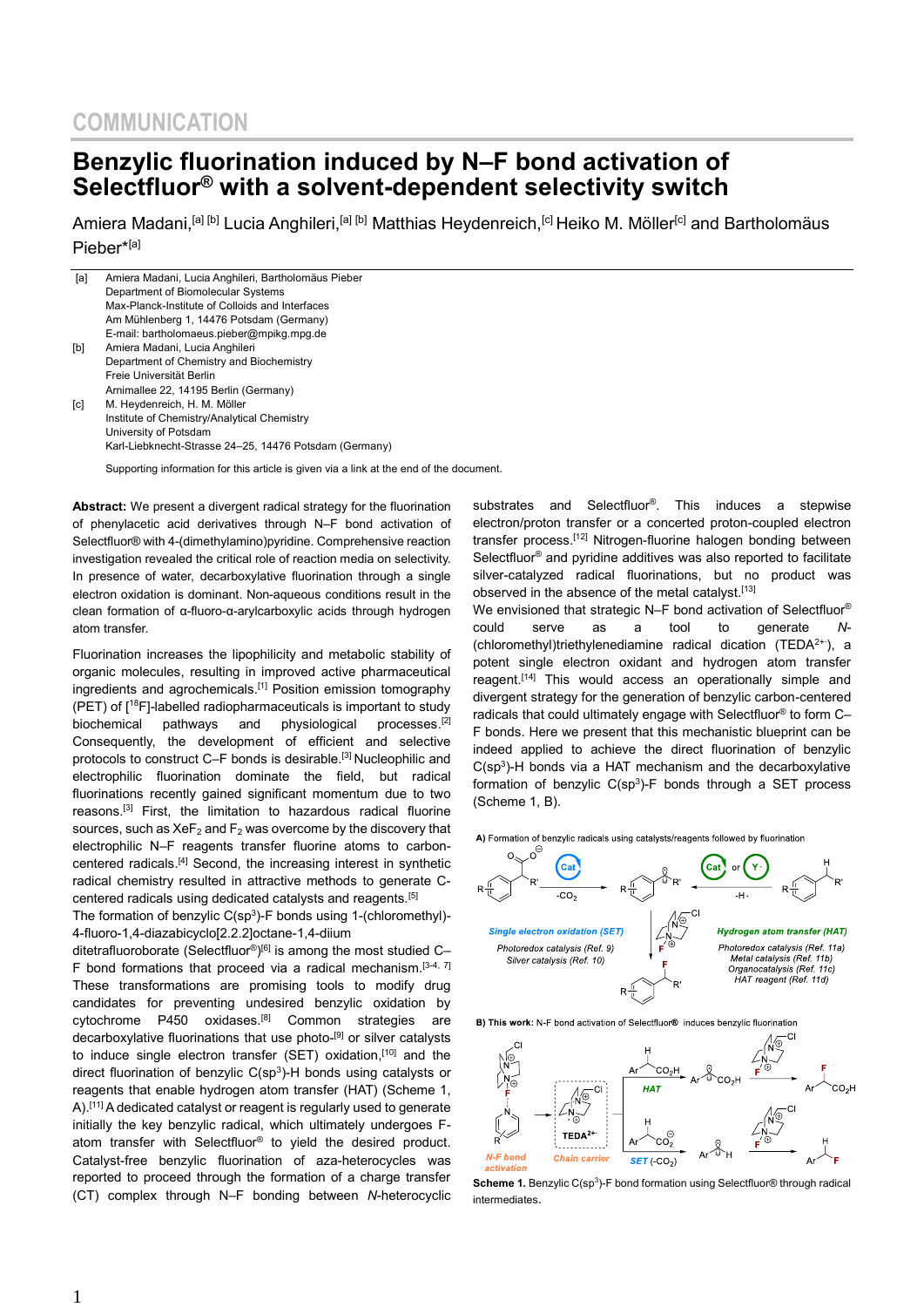## **COMMUNICATION**

We started our investigations by studying if a combination of Selectfluor® and 4-(dimethylamino)pyridine (DMAP) triggers decarboxylative C–F bond formation or direct fluorination of benzylic C(sp<sup>3</sup>)–H bonds. We chose 2-(4-fluorophenyl)acetic acid as model substrate that serves as an ideal probe for both mechanistic scenarios (Scheme 2, A). To our delight, we indeed observed a mixture of both fluorination products at room temperature with good selectivity towards the decarboxylative SET product in an acetonitrile/water mixture. Under non-aqueous conditions, the HAT product was formed selectively.

A) Initial experiments







**Scheme 2.** Initial results and scope of the benzylic  $C(sp^3)$ -F bond formation using Selectfluor<sup>®</sup> and DMAP. Yields were determined by <sup>1</sup>H-NMR using dimethyl maleate as internal standard. Isolated yields are in parentheses.

After considerable experimentation (see SI), we found that the decarboxylative fluorination works best in acetone:water (1:1) using two equivalents of DMAP and excess of Selectfluor® (3 equiv) (Scheme 2, B). Further, the addition of sodium fluoride (2 equiv) and elevated temperatures (70°C) where beneficial to convert a series of phenylacetic acid derivatives to the corresponding, volatile SET products (**1-10**) within 30 min in moderate to good NMR-yields. Unreacted starting material was observed in many cases and no major side-product could be identified (see SI).

A combination of two equivalents DMAP and 1.2 equivalents Selectfluor® in acetonitrile produced the HAT products (**11-30**) at room temperature in good to excellent NMR-yields (Scheme 2, B). Phenylacetic acid derivatives with electron-rich and electrondeficient substituents were cleanly converted to the respective αfluoro-α-arylacetic acids, which supports a HAT mechanism. Small amounts of unreacted starting material were detected in all cases, which were difficult to separate by column chromatography and resulted in modest isolated yields in certain cases. Reaction time of one hour was used due to practical reasons, but detailed investigations revealed that the fluorination occurs in less than five minutes (Table S14 & S15). Interestingly, the carboxylic acid functionality is crucial for the HAT protocol. No reaction was observed using other functional groups, such as ketones, amides, boronic acid esters or boronates (see SI). This can be rationalized by an activation of the C−H bond towards electrophilic hydrogen atom abstracting species by the carboxylate.<sup>[15]</sup>

We propose that a mixture of DMAP and Selectfluor® spontaneously produces TEDA<sup>2+</sup>, which acts as a chain carrier for the SET and HAT process (Scheme 3). The radical chain is efficient for the HAT route (1.2 equiv Selectfluor® under optimized conditions), whereas the SET pathway seems to suffer from a significant amount of undesired termination events (3 equiv Selectfluor® under optimized condition). The switch between the SET and HAT pathway is a consequence of different  $pK_a$  values of phenylacetic acids and DMAP under the applied conditions. The organic base deprotonates the carboxylic acid in an aqueous environment enabling single electron oxidation of the carboxylate by TEDA<sup>2+</sup>. SET oxidation triggers decarboxlation to produce a C-centered radical that ultimately reacts with Selectfluor® to yield the desired product and TEDA<sup>2+</sup><sup>.</sup>. Phenylacetic acid derivatives have low acidity in aprotic polar solvents ( $pK_a$  of phenylacetic acid in MeNO<sub>2</sub> = >19).<sup>[16]</sup> The pK<sub>a</sub> of the conjugated acid of pyridine derivatives in MeCN is lower.<sup>[17]</sup> As a result, the amount of carboxylate under these conditions is low. This reduces the chances for decarboxylative SET and HAT becomes the dominant pathway.



**Scheme 3.** Proposed mechanism for the formation of benzylic  $C(sp^3)$ -F bonds via the activation of Selectfluor® using DMAP.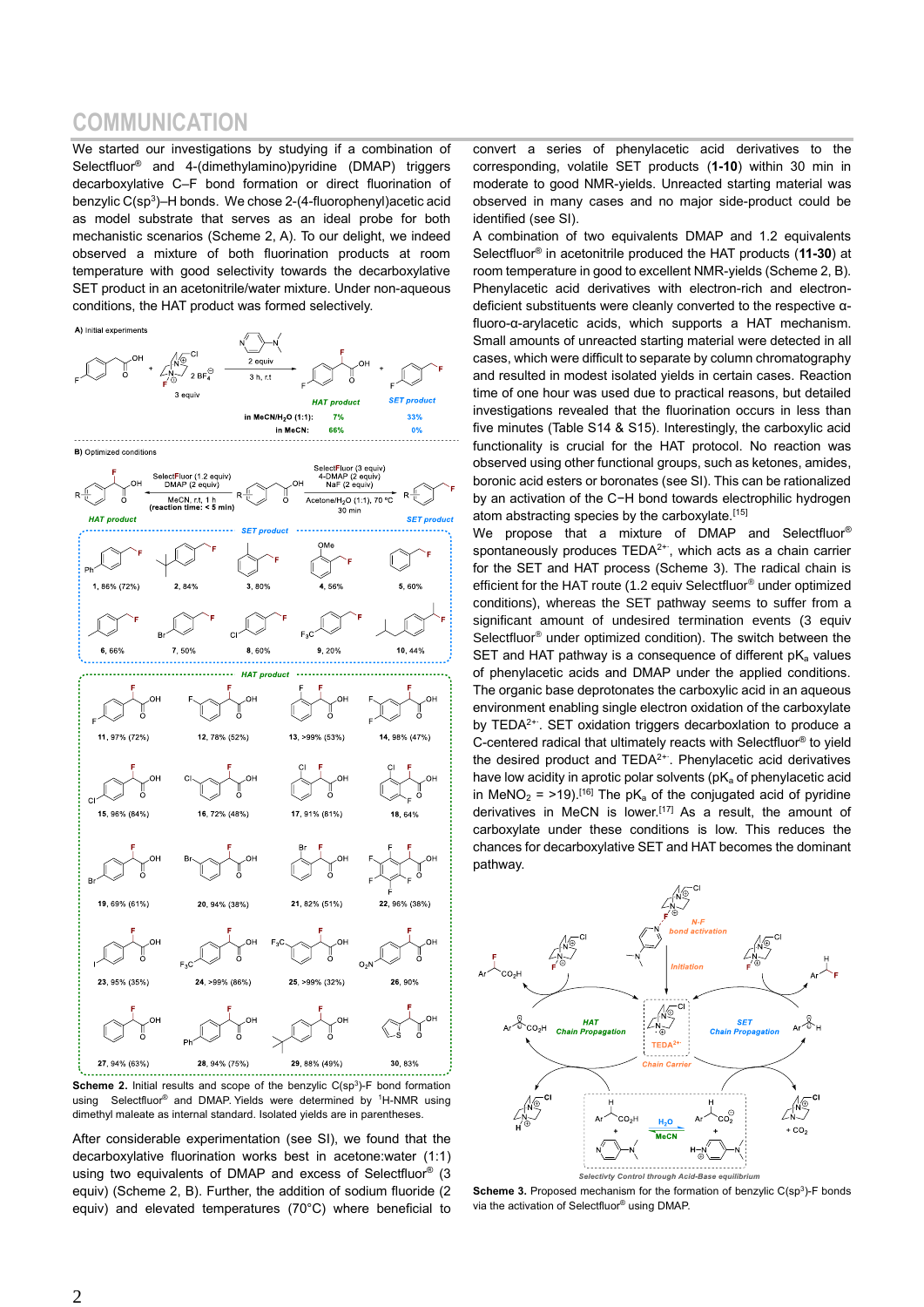# **COMMUNICATION**

The simple preparation of α‑fluoro-α‑arylcarboxylic acids through the HAT approach is particularly interesting, because the current approach to synthesize such scaffolds requires formation of a silyl ketene acetal using a strong base, followed by treatment with Selectfluor<sup>® [10c, 18]</sup> The HAT fluorination protocol is not sensitive to air or moisture, works with bench-stable reagents and produces the desired products in up to quantitative yields. This operational simplicity is promising for the synthesis of  $[18F]$ -labelled radiopharmaceuticals using [<sup>18</sup>F]-Selectfluor®.<sup>[19]</sup> In particular, the short reaction times are ideally suited for such applications, due to the short half-lives of [<sup>18</sup>F]-radionuclides (110 min).<sup>[19]</sup> Monitoring the fluorination of 4-*tert*-butylphenylacetic acid using in situ FTIR spectroscopy showed that the reaction forms the HAT product instantaneously once Selectfluor® is added to a solution of DMAP and the substrate in MeCN (Figure 1, A).

A) Reaction monitoring



B) "Delaved addition" experiments

| <sup>f</sup> Bu | ŇΩ<br>OH<br>$\ddot{}$<br>2 BF $_{4}^{\ominus}$<br>$F^{\odot}$<br>1.2 equiv | OCIOUR ROLL L.C. OGUIVI<br>DMAP (2 equiv) | ΩI                     |
|-----------------|----------------------------------------------------------------------------|-------------------------------------------|------------------------|
|                 |                                                                            | MeCN, r.t. 1H                             | ʻΒu                    |
| Entry           | Compound added delayed <sup>a</sup>                                        | Conversion [%] <sup>b</sup>               | Yield [%] <sup>c</sup> |
| 1               | Substrate                                                                  | n.d.                                      | n.d.                   |
| $\overline{2}$  | SelectFluor                                                                | >98                                       | >98                    |
| 3               | <b>DMAP</b>                                                                | 88                                        | 88                     |
|                 |                                                                            |                                           |                        |

 $\Lambda$   $\sim$  CI

ion conditions: 4-*tert*-butylphenylacetic acid (0.3 mmol), Selectfluor (0.36 mmol), 4-DMAP (0.6 mmol) MeCN (1.5 mL), r.t, 1 h. <sup>a</sup>This ingredient was added to the reaction mixture after 30 min <sup>b</sup>Conversion of 4-<br>fluorophenyiacetic acid determined by <sup>1</sup>H-NMR using dimethyl mateate as an internal standard. <sup>6</sup>NMR yield<br>det

**Figure 1.** Practical aspects of the HAT protocol. (A) Reaction monitoring using in situ FTIR spectroscopy. (B) Delayed addition experiments.

Fast consumption of the fluorination reagent was also monitored in absence of the substrate (Figure S5). This indicates that the fluorine source and the organic base form a reactive, labile species that leads to productive fluorination, or, if no substrate is present in the reaction mixture, to degradation products, <sup>1</sup>H-NMR experiments using Teflon inserts showed the formation of a DMAP·HF adduct upon mixing DMAP and Selectfluor® along with several unidentified compounds that are likely *N*-fluorinated DMAP derivatives.<sup>[20]</sup> We carried out a series of "delayed-addition" experiments to clarify if the order of reagent addition is crucial for successful fluorination (Figure 1, B). When Selectfluor<sup>®</sup> and DMAP were mixed in MeCN and the substrate was added after 30 min, no reaction was observed. Premixing the substrate with Selectfluor® or DMAP is possible.

Finally, we sought to study if the N–F bond activation principle can be expanded to other electrophilic fluorine sources and if the electronics of the activator play a role. A reaction employing *N*fluorobenzenesulfonimide (NFSI) is possible, but significantly lower conversions were obtained under otherwise identical conditions, whereas 1-fluoropyridinium tetrafluoroborate did not result in any fluorination product. This underlines the importance of TEDA<sup>2+∙</sup> as chain carrier.<sup>[14]</sup> Exchanging DMAP with pyridine derivatives that contain electron donating substituents, such as 4 aminopyridine or 4-methoxypyridine, reduced the efficacy of this reaction (Table 1). Modest conversions were obtained with pyridine underlining that a strong Lewis basicity is key for the generation of TEDA<sup>2+</sup><sup>∙</sup>.



<sup>a</sup>Reaction conditions: 4-fluorophenylacetic acid (0.3 mmol). Selectfluor (0.36 mmol). 4-DMAP (0.6 mmol). standard

In summary, we developed a new strategy for the formation of benzylic  $C(sp^3)$ -F bonds via the formation of TEDA<sup>2+</sup> from Selectfluor<sup>®</sup> and 4-(dimethylamino)pyridine. Controlling the pK<sub>a</sub> of phenylacetic acid derivatives via the reaction media enables switching between a SET and a HAT mechanism to produce different products. Under aqueous conditions a decarboxylative fluorination was observed, whereas non-aqueous conditions allow for direct fluorination of benzylic  $C(sp^3)$ -H bonds. This enables a facile and clean formation of α-fluoro-α-arylacetic acids within a few minutes at room temperature.

#### **Acknowledgements**

We gratefully acknowledge the Max Planck Society for generous financial support. A.M. and B.P. acknowledge the Deutsche Forschungsgemeinschaft (DFG, German Research Foundation) under Germany's Excellence Strategy−EXC 2008/1 (UniSysCat)−390540038 for financial support. L.A. and B.P. acknowledge the Deutsche Forschungsgemeinschaft (DFG, German Research Foundation) for financial support (PI 1635/2- 19). B.P. acknowledges financial support by a Liebig Fellowship from the German Chemical Industry Fund (Fonds der Chemischen Industrie, FCI). We thank our colleague John J. Molloy for fruitful scientific discussions.